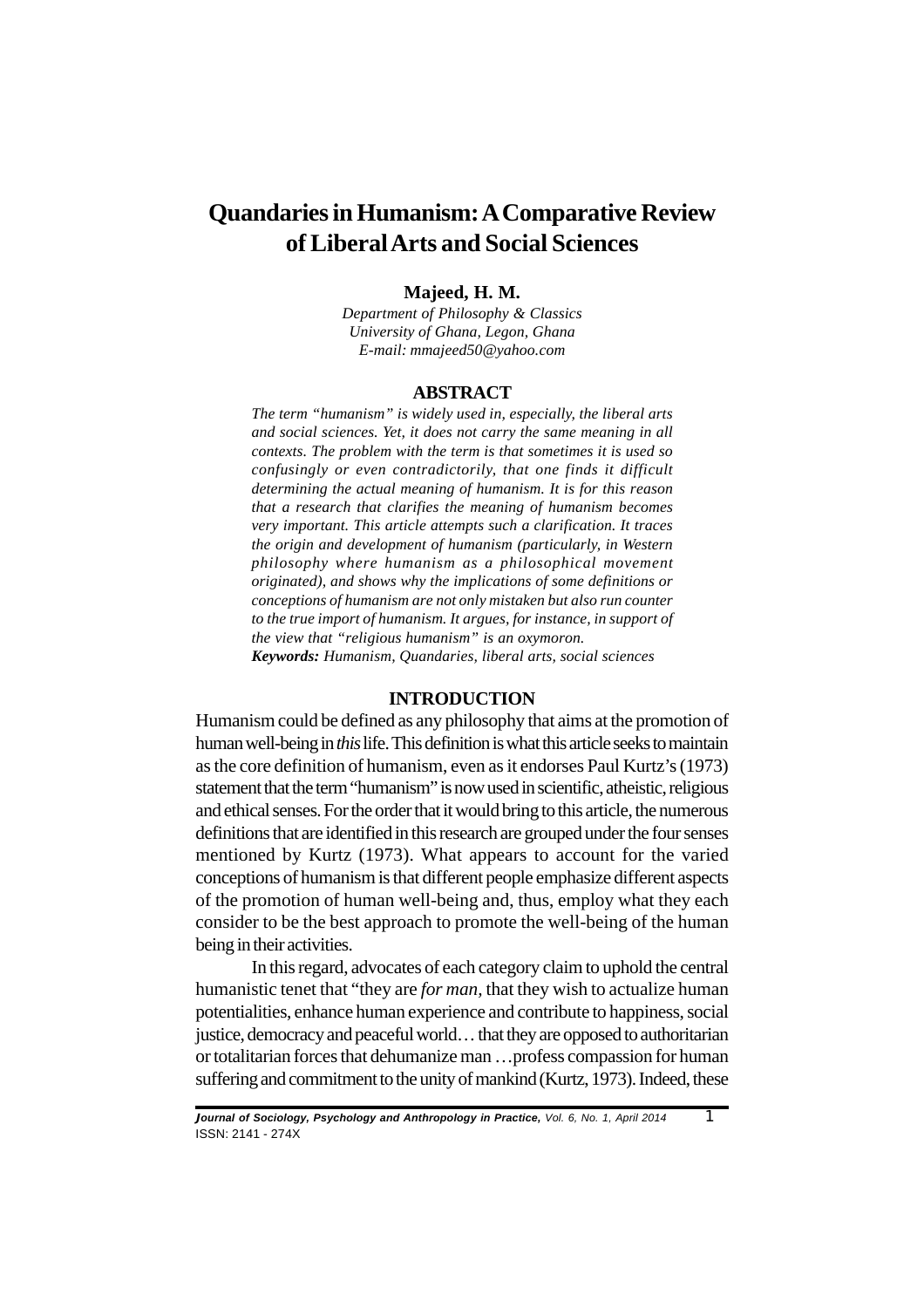are some of the major concerns of humanists. It needs to be stressed, however, that from the above, humanists are also philosophers who must be concerned about the freedom of man. The element of freedom is drawn from the idea that humanists are "opposed to" authoritarian and totalitarian forces, whose habit it is to deny humans their basic freedom. It would, however, not be correct for anybody to suppose that my emphasis on freedom here is an attempt to suggest that freedom is the determinant of what is humanistic. What is rather the case is that, since it will be quite difficult, if not impossible, for a human being to personally protect and promote his or her interest without being free, anything that infringes on the freedom of humans is totally rejected by humanists. In this respect, freedom is a means to an end, so far as humanism is concerned. It may, nevertheless, be objected that freedom could be an end for humanists who, for instance, are striving for the "release" of some people from any form of domination, especially from the "claws" of totalitarian or authoritarian forces, in order that happiness is brought to the victims.

To this, it could be responded that even though it cannot be denied that some degree of happiness is brought to these victims, in order to make their "world" a more happier one – which, is strongly believed, would be the wish of humanists in this situation – it would require that the victims make efforts after their "emancipation" to achieve progress in their general conditions of living. But, it is quite impossible for them to succeed in this, even if they have the will to succeed, without their continual living in freedom. This implies that it is not for the mere sake of being free that humanists are concerned about human freedom, but rather it has got to do more with what free men can and must do with their freedom. Therefore, the concept of freedom is also crucial in the philosophy of humanism.

#### **Types of Humanism**

This article has identified a number of definitions of humanism, but has discussed them under the four broad categories mentioned by Paul Kurtz. In his opinion, humanists could profess any of the following:

*a) Atheistic Humanism:* There are some philosophers who think that humanism is strictly an atheistic philosophy. Since humanists in general advance among other things, that a person's right to be free springs absolutely from his human beingness, but not by the decree of any supernatural being, it has become quite easy for some philosophers to describe humanism and all humanists as anti-religion, anti-God and, thus, as atheistic. Humanists are seen, especially in the West, as revolutionists who would do anything from merely disagreeing with religious views, to being violent toward men of God, in order to weaken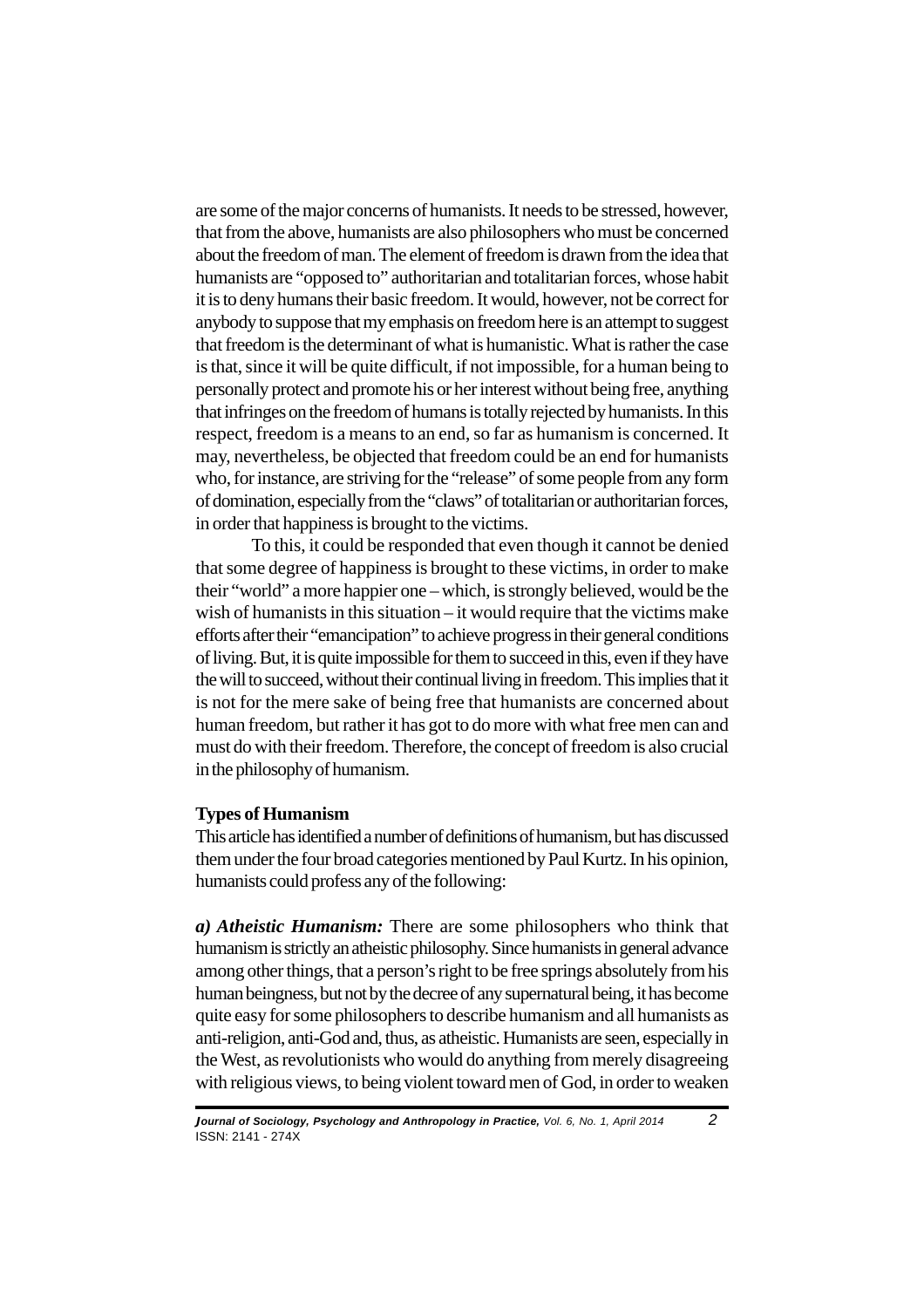the authority of religion. No wonder they were quite recently described as "people who met in scout halls and sang hymns about not believing in God (Herick, 2001).And, even when some humanists insist that their faith is religious, they are still considered "a militant minority whose righteous indignation and confessed reasonableness prompt them to confront organized religious bodies that cherish theistic beliefs and supernatural devotions (H.W. Schneider in Kurtz, 1973). Moreover, it is a real wonder to Miriam Allen deFord how a humanist could claim to be a true religionist; she says "Religious Humanism (pace the 'liberal religionists') is to me merely a contradiction in terms" for, religion, in all matters, gives consideration to the supernatural while humanism gives precedence to man.

So, she concludes that "bluntly and undiplomatically, Humanism ...must be atheistic or it is not Humanism (Kurtz, 1973). This view is closely shared by Marvin Zimmerman who contends that "although their intellectual convictions about God are identical with, and constitute the very foundations of, the convictions of those who call themselves atheists," humanists are reluctant to call themselves atheists, and he thinks, this in the long run will only warrant their "being described as confused, ambiguous, evasive, hypocritical and dishonest" (Kurtz, 1973). On this showing, credit must be given to the bravery of Sartre, who identifies himself as a proponent of what he calls "existential atheism," by which term he emphasizes human freedom by describing the human being or "human reality" (in Heideggerian terms) as "a being who exists before he can be defined by any concept," since God does not exist let alone determine a human being's nature or life in advance (Sartre, 1957). However, it is my view that, unless otherwise stated like in Sartre's case, it is technically not difficult to suppose that all philosophies about human action, including humanism, whose basis deviate from the thesis of the supremacy of the will of a supreme being is atheistic. An example is deFord's characterization of humanism as atheistic because "a philosophy founded on the agreement that 'man is the measure of all things' can have no room for belief in the intervention of non-material postulates" (Kurtz, 1973).

However, the shortcoming of such a supposition is that to say that there is a subject-matter in the world of humans, such as human freedom or, generally, the enhancement of human well-being, that should not require the involvement of any supreme being but humans alone, is not to necessarily assert that no supreme being exists; only that divine will or involvement does not matter. One can make sense of her comments in this and the above paragraphs in only one way: what she seems to be thinking is that religion does not deny that what is good for humankind should be whatever God requires. And, since in humanism the concern is humankind alone, she seems to assume,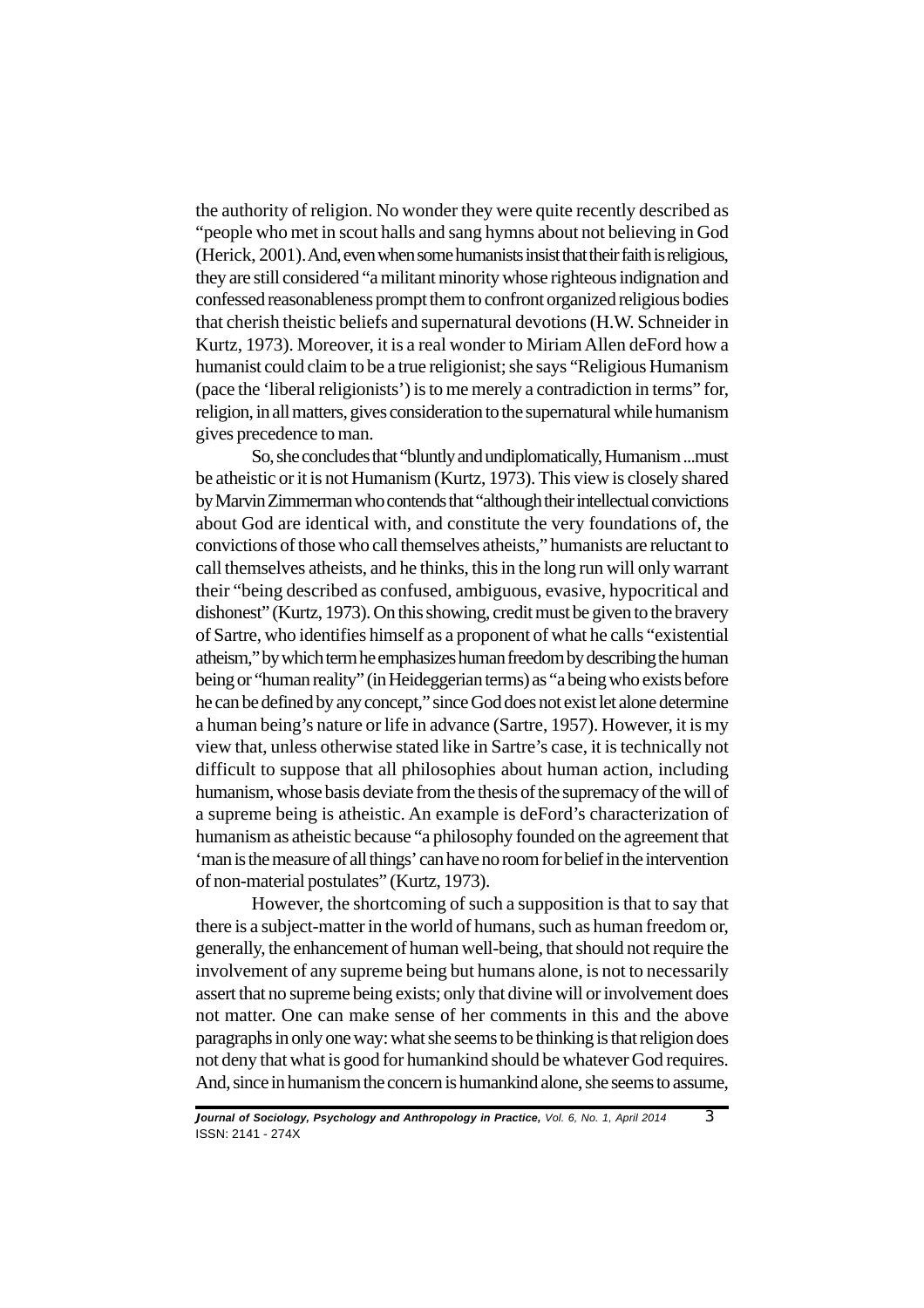just like Zimmerman, that the will and "authority" of God, which, she thinks, are indicative of or implicit in His existence, are denied simultaneously with His existence.

*b)**Scientific Humanism:* This humanism wants humans to focus on the natural world. With respect to the pursuit of good actions, it attempts to avoid being dead to human interests, by advocating the use of the evaluative method that one "accepts as ultimate in all matters of fact and real experience the appeal to the evidence of experience alone (Anthony Flew in Kurtz, 1973). For this reason, a behaviourist, for instance, would mean by humanist anyone "concerned for the future of mankind" as a result of his environmental influences, while humanistic psychologists maintain that "a person can transcend his environment ...that he determines what environmental forces will act upon him – in a word, that he has free choice (B. F. Skinner, in Kurtz, 1973). Also in this category is naturalistic humanism which, in the words of Corliss Lamont (1957), regards humanism as "a world-view in which nature is everything, in which there is no supernatural...

 *c) Ethical Humanism:* Reason as a natural endowment is exclusively to be used by humans to search and identify, on their own, what choices they ought to make in order to satisfy their needs or promote their interest. No other justification for human freedom or impediment to this freedom is good news. Ethical humanism, which is largely founded on this feature of humans, urges the human being to "learn to exercise a high ethical policy toward the earth on which he lives, toward the multitudinous plants and animals inhabiting it with him, toward his fellow humans – yes, and toward himself as well – or cease to survive (M. deFord, in Kurtz, 1973). One can thus mention socialist humanism, which springs from the ideology of communism – that is, the socio-economic philosophy that says that state control of the means of production ensures that the human being works not above his or her abilities and needs. Socialist humanism considers the making of god of private property, and the resultant pursuit of it by humans as anti-human because it makes them "slaves" of private capital, and alienates them from themselves. In other words, it makes humans concentrate on private property instead of on themselves. Finally, Gyekye (1995) observes that the basis of Akan morality is humanism.

*d) Religious Humanism:*Attempts have been made to suggest that humanism is applicable to religion, or that religion is a form of humanism. In the opinion of, for example, Western religious scholars and theologians who share this view, religion is an important part of the life of the human being and of humanism.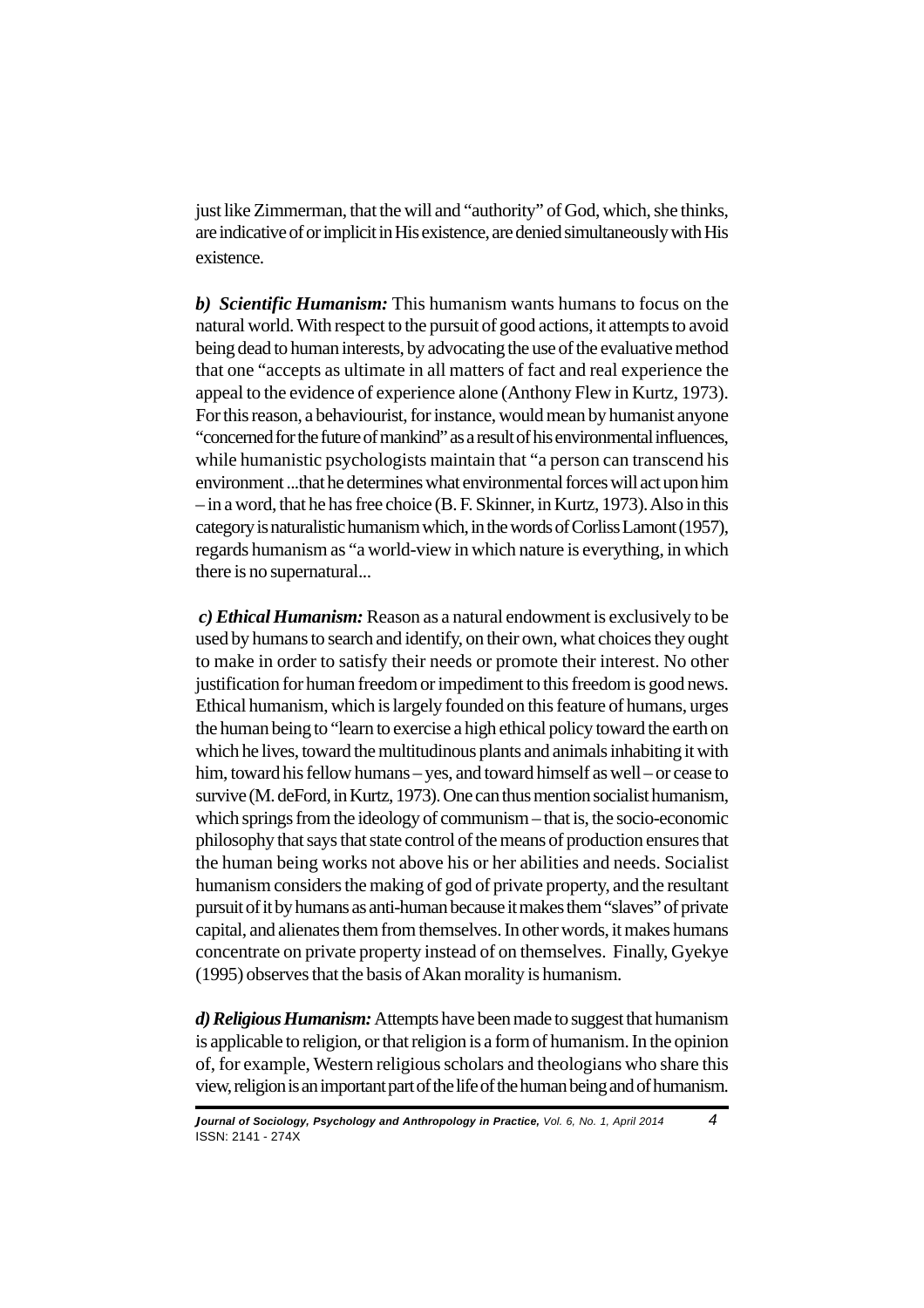In the words of Pope Paul VI, "true humanism must be Christian (See Pope Paul VI's Christmas Message 25th Dec., 1969; as also mentioned in Kurtz, 1973 p. 173 - 174). Indeed, what the Pope is suggesting now is quite contrary to the impression created earlier in this article that humanism is anti-religious. Talking about good life for humankind, humanistic theism requires that humans be "as God-like as possible" because in the words of Gardner Williams "...God is the principle or essence of the highest good. Man's first duty is to God …To repudiate it in practice is moral depravity. To deny it is atheism. But it is neither (Aristotle, 1992). The idea behind humanistic theism is that with this attitude toward God, humans would be promoting their well-being. Also in this category is theistic existentialism which aims at getting humans over the hurdles established by organized religion in order to, in effect, free them from all intermediaries that stand between them and their object of worship: God, to be precise.

Humanism is undeniably applied in the senses discussed above. We can infer from our earlier discussions that atheistic humanism, scientific humanism and ethical humanism make the issue of God irrelevant in humanism. In the West, for example, religion, as practised in that culture, is perceived to be where the idea of God is encouraged, so, religion is treated likewise by these non-religious humanists. However, since the goals of humanism are extremely cherishable and attractive, some Western theologians and religious-minded scholars have advanced various arguments to bring God and religion, into the sphere of humanism. But, do the views of these theologians and scholars meet the true, philosophical standard of humanism? Can their views be incorporated into the philosophical sense of humanism? These issues will be examined in some detail shortly.

From the foregoing, it can be seen that humanism is practically a very broad or multi-faceted concept. But this synoptic account of the casts of humanism does not mean that the choice of the definition in the first paragraph of the introduction is inappropriate. The reason is that the definition appears for what gives the true meaning of humanism, that is, humanism in the philosophical sense. The evidence for this is embedded in history such as in the origin or development of the philosophy of humanism, in Western thought, as essentially a rationality-related one.

# **The Philosophy of Humanism in Western History**

The development of the concept of humanism has a lot to do with the question of rationality which is deemed by some philosophers to be the most distinguishing feature of the human being. Major Western philosophers who identify humans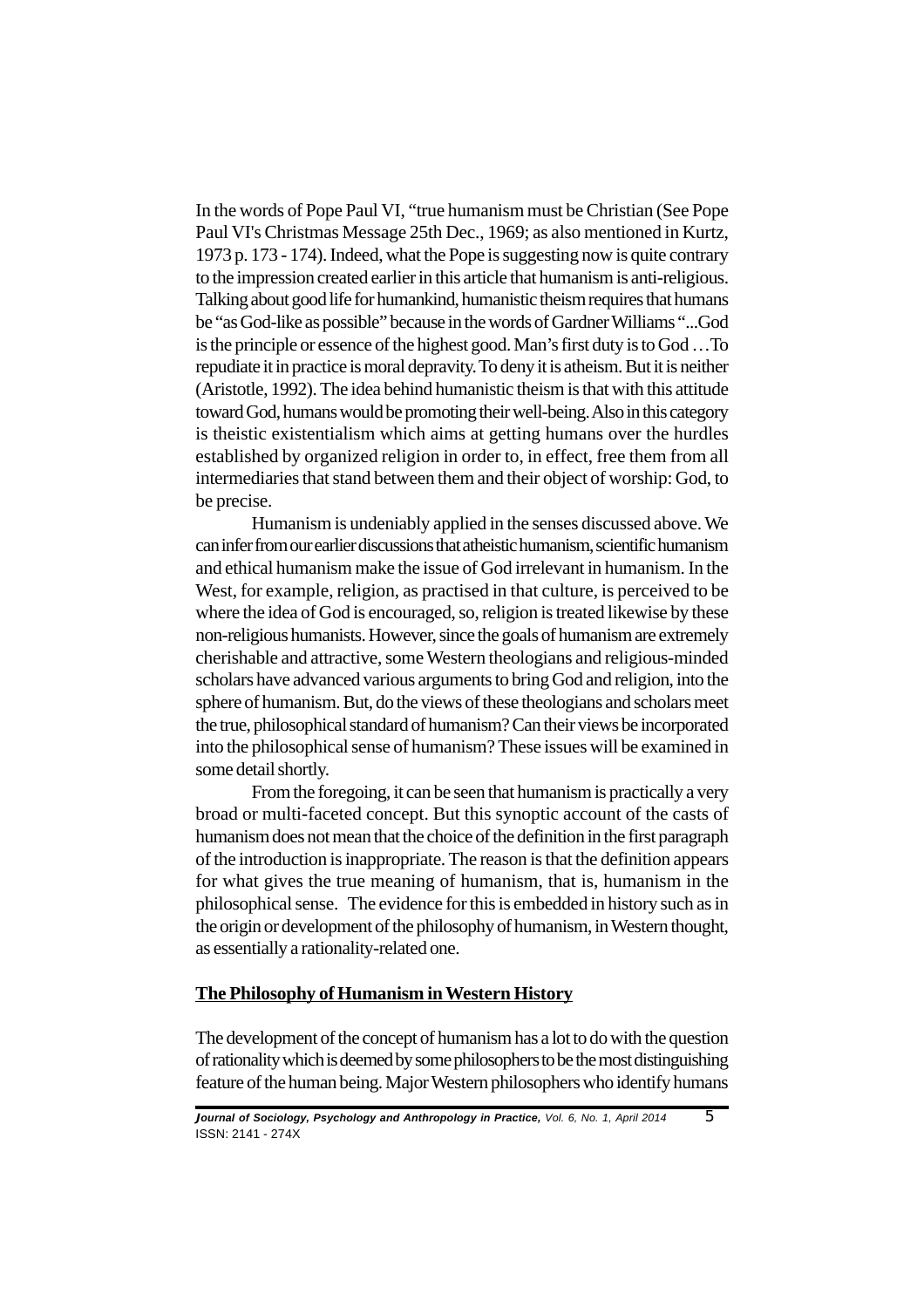with rationality include Aristotle (1992). Reason is portrayed by such philosophers not just as the sole preserve of humans but that humans are mostly guided by it in all they do. The argument, it appears, is that since humanism places the human being at the centre of everything, for anything to be humanistic, that thing should be capable of being justified by his or her naturally endowed faculty of reason or should be a product of a rational deliberation – a means through which the human being mainly and "reliably" promotes his or her interest.

This way, rationality is presented as not having an opposing relation with humanism, or as a concept readily acceptable in humanism, while anything irrational – such as religious beliefs – has no place in humanism. That this is the correct interpretation of the conviction of humanists on the relation between rationality and humanism is quite evident in the way humanism as a philosophy is thought to have begun, in the way this philosophy has progressed over the ages, and in what objective the pioneer humanists and their most loyal followers sought, and have been seeking, to achieve. The fact that humanism has now come to denote several other things in Western thought does not change these facts.

From the moment when the fifth Century Athenian Sophist, Protagoras, said that "man is the measure of all things," he has been regarded as a true humanist (Paul Edwards, 1967). Paul Edwards (1967) statement is discussed as a humanistic philosophy. Socrates substantially changes the focus of thinkers in Ancient Greece from cosmology and, in some sense, the gods to man. This can, for example, be seen in his famous saying: "Know Thyself". Although different interpretations have been given to this assertion of his. "Man is the measure", because the goodness or rightness or value of everything is to be measured by how well it affects the human being, or by the extent of concentration the issue under consideration gives to the human being, and to human interests. The full statement "man is the measure of all things" also requires that the human being be made the centre of being and knowledge.

Some philosophers have tended to interpret Protagoras differently. For instance, John Burnet in his Greek Philosophy (1950) indicates his support for Plato and Demokritos in doubting the view that in his statement "man, the measure," Protagoras meant by man, "the concept of man," instead, he seems to think that by the statement above Protagoras might have meant the relativity of human points of view. It is disagreed because the intellectual revolution against supernaturalism which the Sophists were actively involved in points more to the likelihood of Protagoras' humanity and not relativistic concerns. In addition, this philosophy of Protagoras could mean that humans, being rational creatures, should be left free to "measure" or, in actual fact, decide what things are good for them and what are not. It does not really matter that his statement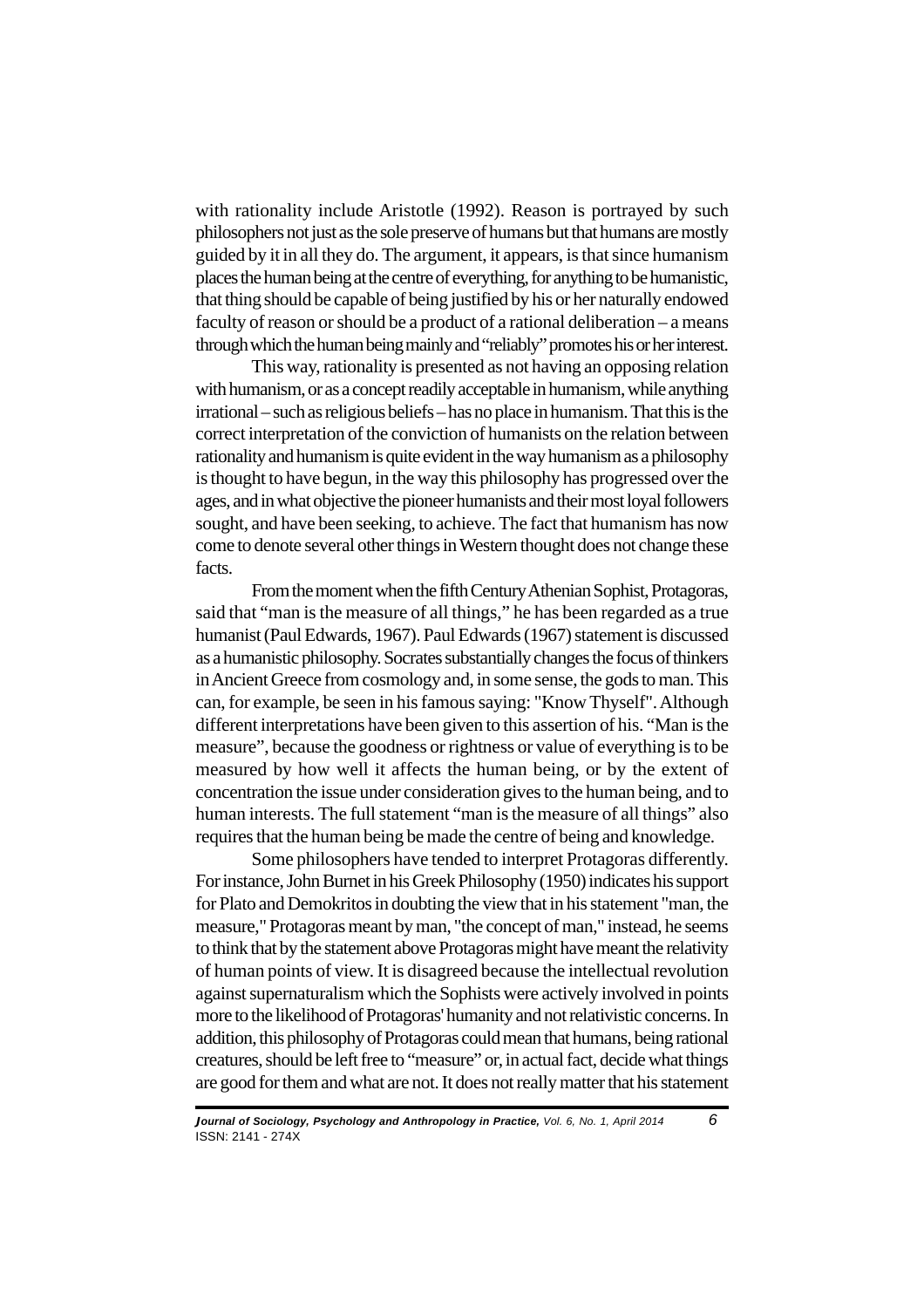is necessarily about the relativity of human points of view, but rather, it could be seen as an attempt to distinguish the human being as one who can pursue his interests through intelligent procedure. This is also an indication of the idea that reason occupies a prominent position in his humanism. Not only this, it is also to be noted that since the Sophists in fifth Century Athens were, among other issues, concerned with staging a revolution against religion, seeking to make humans, their interests and their world paramount, while, at the same time, making religious beliefs about the will of the gods and beliefs about the spiritual world of the gods doubtful and irrelevant, his humanism had much to do with using reason to eliminate religion from the human-oriented.

The prominence of reason in humanism, and reason as an effectual tool for curtailing the influence of religion on humans, was also maintained in medieval humanism. For instance, the Renaissance movement was regarded as a humanist one because it made the rational human being the determinant of his or her own destiny. The movement came into being because humans, in the Middle Ages, was observed to have in diverse ways lost their natural freedom to take control of their lives, particularly under the authority of the church and the Pope. And, the movement's attempts to reverse the then unappealing situation wrought the need for what, in ancient Greece, was referred to as "*paideia*: the education favoured by those who considered the liberal arts to be instruments, that is, disciplines proper to man which differentiate him from the other animals (Edwards, 1967).

In other words, the humanists thought it prudent to employ the study of the liberal arts as a means of equipping man to revolt against religion, and its other-worldly inclinations. This was indeed the case because, as confirmed elsewhere, "European humanists during the Renaissance had sought to shift intellectual authority from the church and the Papacy and toward ancient humanistic sources (Eze, 1997). However, that the struggle was, in a sense, also against the authority of the empire and feudalism. The shift toward *paideia* was also due to the belief that this form of education had a smashing success rate at filling humans with the "spirit of freedom," which they needed (at that time, apparently, to promote his well-being) in both society and nature.

However, the ideas of the inborn rationality of humans and the subsequent resort to *paideia* for the restoration of the spirit of freedom in humans initially sound a bit confusing. For, one would like to ask: is it not mainly by reason that humans know? And, is it not because of their intelligence that they are deemed to know what is good for them and what is not? Since either question can be answered yes, the final possible question that demands a careful answer could be this: if humans are rational by nature – and for that matter know where, when and by what their welfare is enhanced – and is thus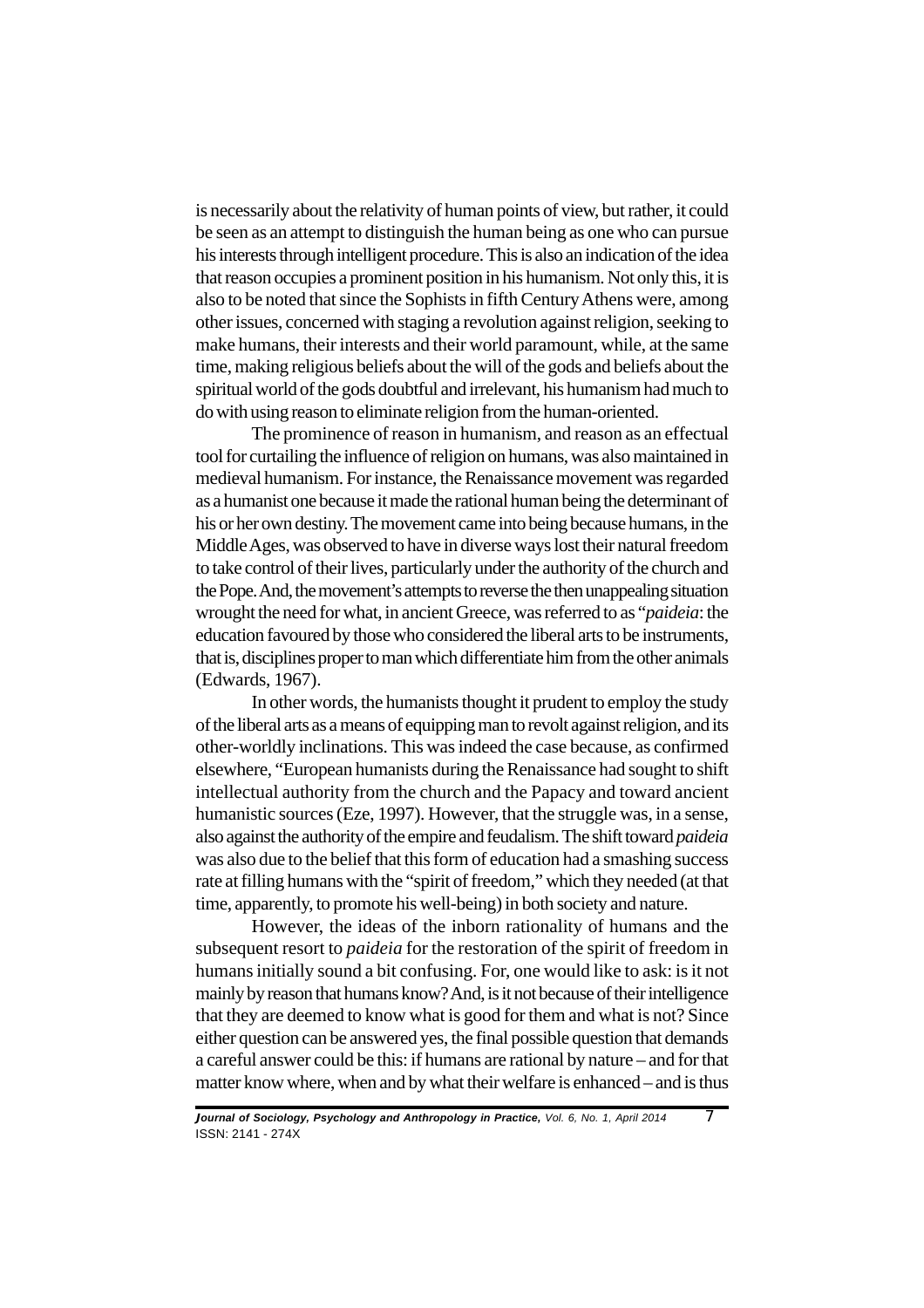not expected to accept what they know is not in their interest, then, why again did they have to resort to or require *paideia* to fill them with the spirit to free himself from an anti-human situation? By this question in mind, a situation where the place involved time and the impact of the anti-human activities in question are directly experienced by humans.

Is it possible for the human being who would naturally like to be free not to want to be a free being, or not to "be freedom"? – to borrow Sartre's phrase. To start with, it is a feature of the human being not to want freedom, unless it can be affirmed that freedom is not one of the goods of (the rational) human being. In spite of this, the case for *paideia* as something which the human being needed in order to be filled with the spirit to free himself or herself from the authority of the church should not lead one to erroneously doubt or deny the innate rationality of the human being. This is because in the practical life of man where *paideia* was seen as useful, the way he or she behaves – whether rationally, irrationally, be decided for, or even be influenced through *paideia* – does not alter the fact that the human being has a rational disposition. If the human being could be said to have indeed required the influence of *paideia* to make some right choices, then, this, at most, can only lead one to raise questions about whether the human being does always act in accordance with his or her rational nature (since *paideia* would not have been required if the human being could always act rationally) and not, rather, whether he or she is indeed rational by nature.

However, one can question whether man really ever lost his unquenchable quest for freedom? Since when did he lose that spirit to warrant the Renaissance humanists' proclaimed need for *paideia*? *Paideia* really did the trick in filling man with the spirit of freedom as such. A more appropriate way to describe the situation is that *paideia* was a method of education that encouraged the manifestation of the spirit of freedom that man is naturally filled with. Even so, historical records bring to the fore the achievements of the Renaissance humanists, and credit them with the liberation of man from the authority of religion, something they achieved, generally, through "joining the revolution against the other worldliness of the medieval church (Janaro, 1975).

It is this same idea of avoiding religion and its other-worldly doctrines and prescriptions that appears to have motivated some modern Western humanist philosophers to argue that a true discussion of humanism must be the one that necessarily includes the rejection of religion. To effectively achieve this, they would also place reason at the base of humanism. A case in point is Guthrie's view that the intellectual revolution in the fifth Century Athens, that is, at the time of Socrates, which was partly led by the Sophists, was "one of conscious reaction against religion, of humanism in the full sense (Guthrie, 1965).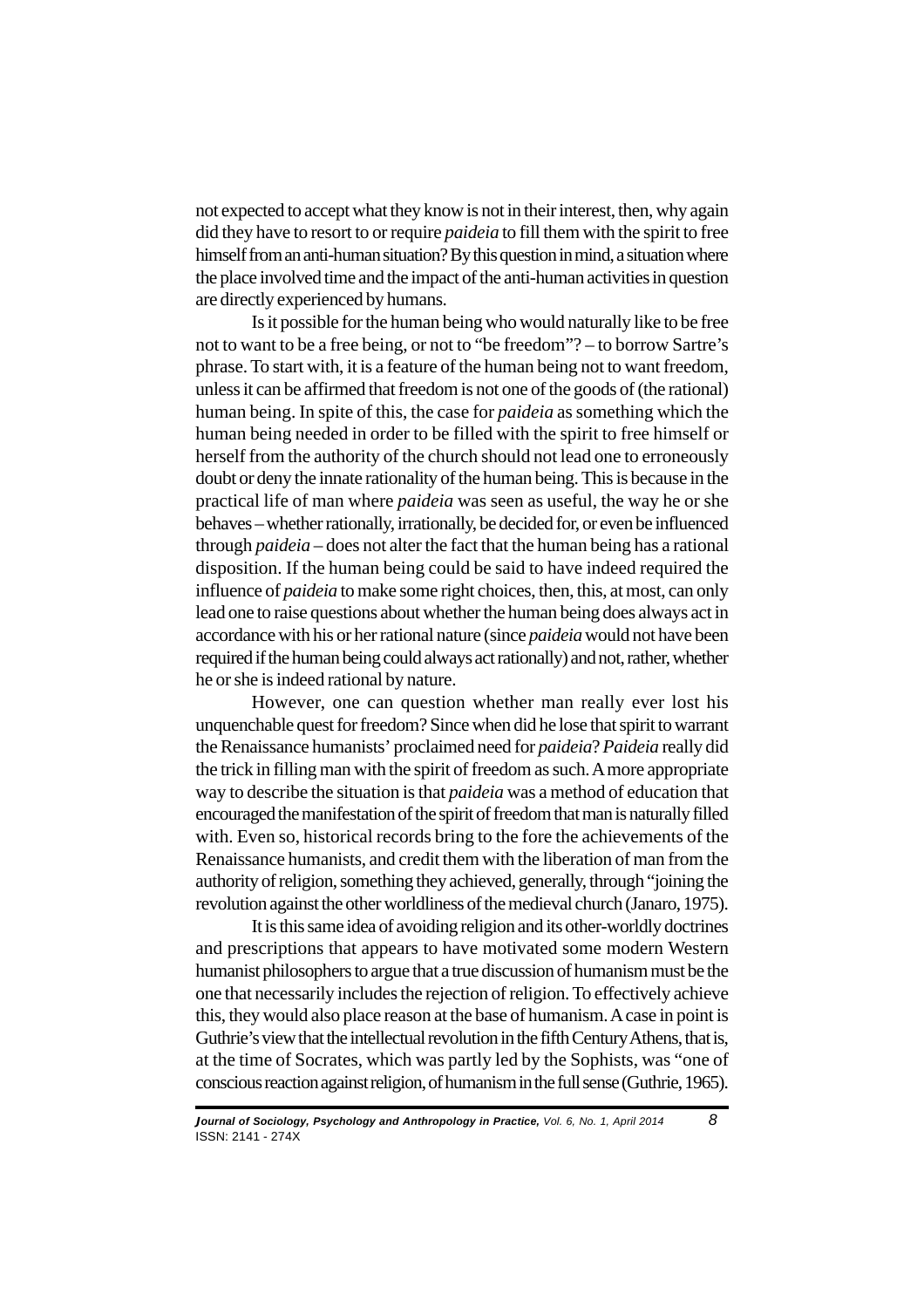Due to these reasons, it is always difficult for Western philosophers to define humanism without telling what it cannot be or what it does not include – that is, religion and the supernatural orientation or issues that religion presents or represents. Evidence of this can also be found in the naturalistic definition of Lamont, which states that "….Humanism, in its most accurate philosophical sense, implies a world-view in which Nature is everything, in which there is no supernatural (Lamont, 1957). The issue of religion or its supernatural orientation is understandably brought into the definition of humanism because it is true that sometimes, as it is in this instance, one can describe a thing more accurately when one spells out what that thing is not. A definition of this kind, just to clarify my argument, can be seen in the Dictionary's definition of the word "species" in its biological sense. One can consider the value of the underlined portion of the definition of the afore-mentioned word, given as:

> *The major subdivision of a genus or subgenus, regarded as a basic category of biological classification, composed of related individuals that resemble one another, are able to breed among themselves, but are not able to breed with members of another species* (Webster's Encyclopedic Unabridged Dictionary 1996).

We see that, that which is not true of "species", the underlined, is so crucial that without it, or if it is negated, we will either make "species" vague, or will not be talking about "species". To deal with the underlined, then, is logically to deal with what is part of the definition of "species." Similarly, what humanism cannot include – that is, religion – being so crucial, thus becomes an indispensable part of the definition of Western humanism. We can infer from the discussions so far that humanism, as evident in all ages, is a philosophy that was essentially developed to oppose religion, because of the latter's perceived supernatural or other-worldly inclination and doctrines. This is the sense in which humanism can be given its true philosophical meaning.

And, the concerns of these mainstream humanists, adequately summarized become nothing different from the definition of humanism which is the most appropriate; that it is a philosophy that promotes the well-being of the human being in this life. And, by 'this life', it is meant life in the physical or natural world. One objection that comes up is why there is what is today referred to as "religious humanism" in the West. For, the fact that this "humanism" is contrary to the true sense of humanism is well captured in the following observation of Kurtz:

> *Originally Humanism was a revolutionary weapon in the hands of free thinkers who demanded freedom from authoritarian ecclesiastical control. Subsequently,*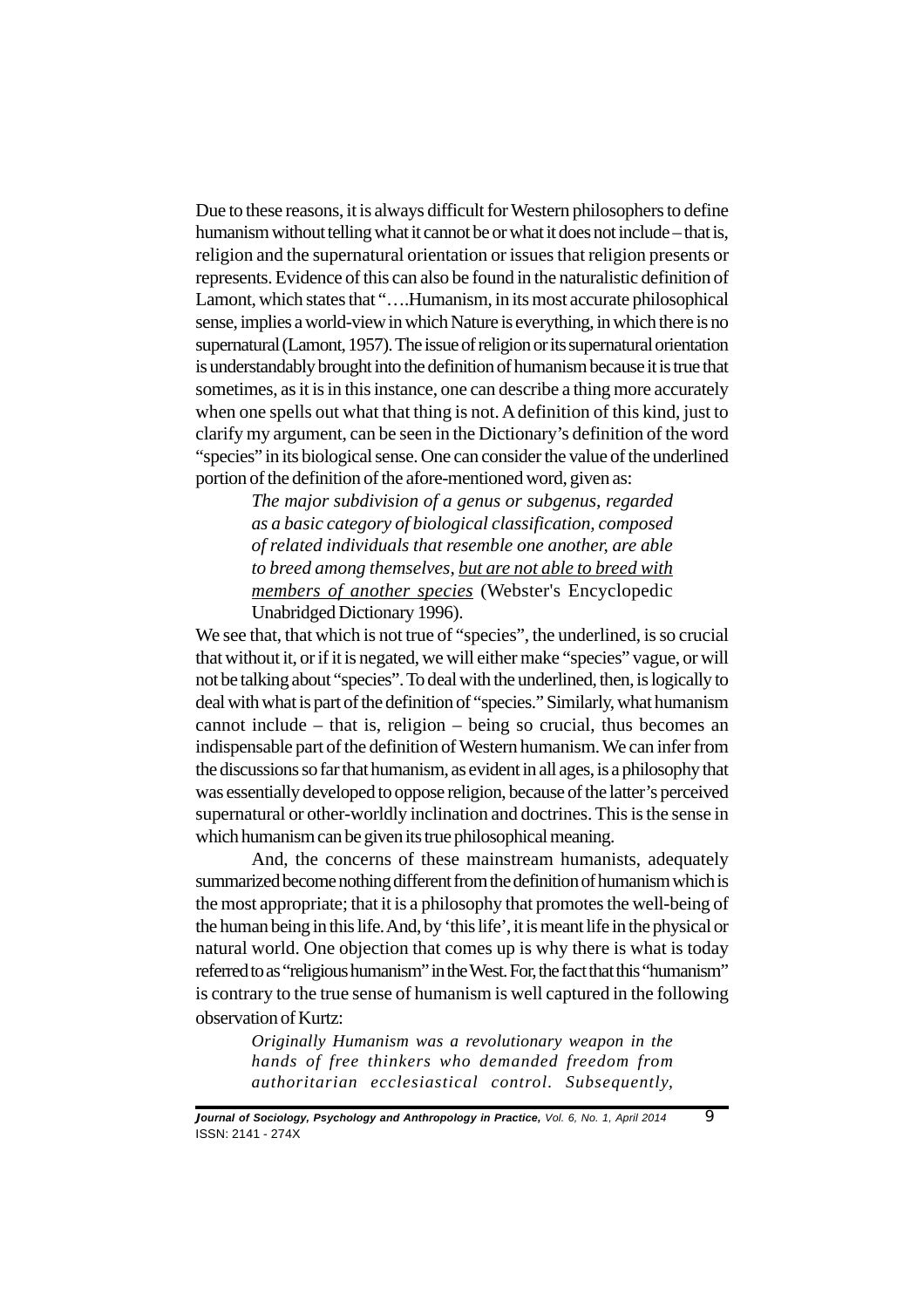*Humanism was refined and expanded to express a thisworldly concern for human happiness and for a just and humane society. Today its bitter critics are apparently reconciled with it, for they express agreement with its moral excellencies. Humanism has reached its nadir in that almost everyone pays a lip service to its ideals and few will dare admit that they do not have a humanistic concern. A graphic illustration of this was the message from Pope Paul VI wherein he proclaims that… 'People today talk of Humanism…without Christ there is no true Humanism… True Humanism must be Christian'* (Kurtz, 1973 p. 173 - 174).

In the opinion of Kurtz and other Western philosophers who share his view, the Pope's position would be correct only if he can deny the statement that *human beings will best serve their interests if they obey God and do only things that can send them to Heaven other than Hell*. But it is these ideas of God's will, Heaven and Hell, and other other-worldly prescriptions of religion (which the Pope cannot reject) that mainstream Humanists outlaw or forbid in humanism. Indeed, to associate with Kurtz's position and to insist that in its original philosophical sense, Western humanism is anti-religious.

From the discussion above, it can also be seen that humanism is not only a conceptual problem. It has practical dimension and relevance. Humanism provides some guidelines with which humans can act and can be assessed. The concept of humanism has its own means of deciding or making some actions of humans acceptable and others inappropriate, thereby providing a general framework for a human being to know what, in relation to the promotion of his or her interest (or the interests of others), is required of him or her and that which is not. And, in telling how man can pursue that which is in his interest, humanists resort to the rational method.

# **CONCLUSION**

This study has shown different definitions of humanism. It has also argued that the proper understanding of humanism can only be attained by considering the historical background of humanism. From the historical perspective, therefore, the aim of humanists and their optimism about the human potential is brought to light. This can, for instance, be seen in their position that with a naturally endowed faculty of reason, humans should be able to improve upon their lives, make their only world (the natural world) better, or generally, promote their well-being. The point is that there is no need for humans to go through any difficulties in life with the hope of receiving some benefits in a next life. This original sense of humanism encourages humans to concentrate on this world